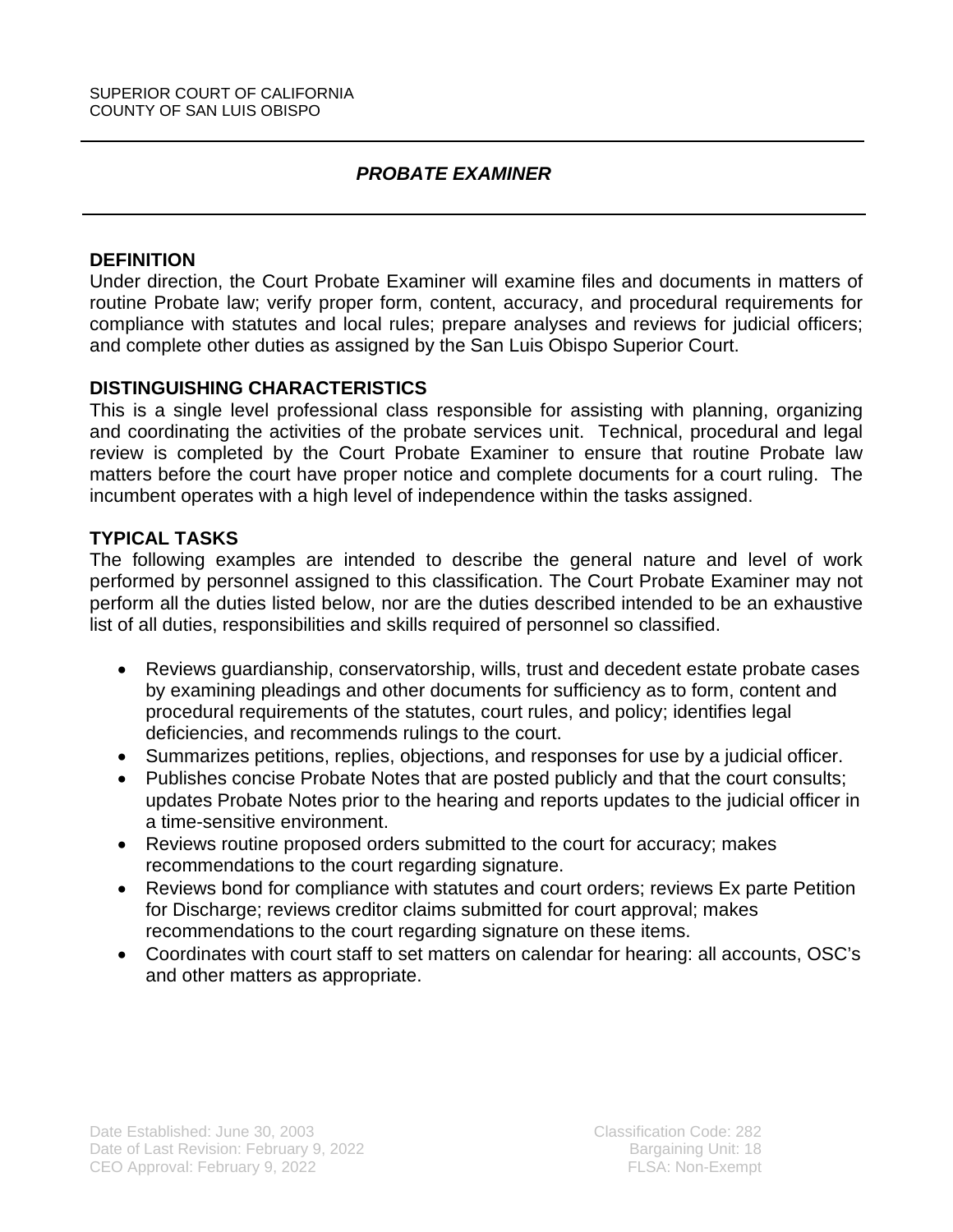# **EMPLOYMENT STANDARDS**

## **Knowledge of:**

- Provisions of the California Probate Code, Code of Civil Procedure, California Rules of Court, the Superior Court of California, County of San Luis Obispo Local Rules and other statutes relevant to document examination for probate cases
- Legal terminology and pleadings relevant to probate cases
- Probate form documents and procedures pertaining to case evaluation and processing
- Basic probate accounting requirements
- Basic understanding of financial investments/transactions
- Personal computers and software applicable to probate case analysis

## **Ability to:**

- Discuss routine legal issues with judicial officers and administrative personnel
- Function as a team member on projects with colleagues, judicial officers, and other professionals
- Work in an environment that includes frequent interruptions, simultaneous attention to multiple tasks and meeting legally established deadlines
- Set priorities and allocate resources to meet the needs of the Court in a timely and effective manner
- Maintain confidentiality of Court documents and records
- Examine and determine if the contents of probate files are consistent with statutory procedural requirements
- Recognize and respect limits of authority
- Identify need for judicial action
- Formulate and present sound recommendations
- Present results of investigations orally and in writing
- Understand, interpret, and apply pertinent provisions of laws and local court rules governing area of assignment

## **PHYSICAL CHARACTERISTICS**

- Strength, dexterity, coordination and vision to use a keyboard and video display terminal on a daily basis
- Hearing sufficient to communicate effectively in an office, a Courtroom environment, and with the public and Court staff
- Dexterity and coordination to handle files and single pieces of paper
- Personal mobility to:
	- o work in various office and Courtroom locations
	- o move objects weighing up to 10 pounds such as files, stacks of papers, reference and other materials
	- o move from place to place within an office
	- o sit and/or stand for prolonged periods of time